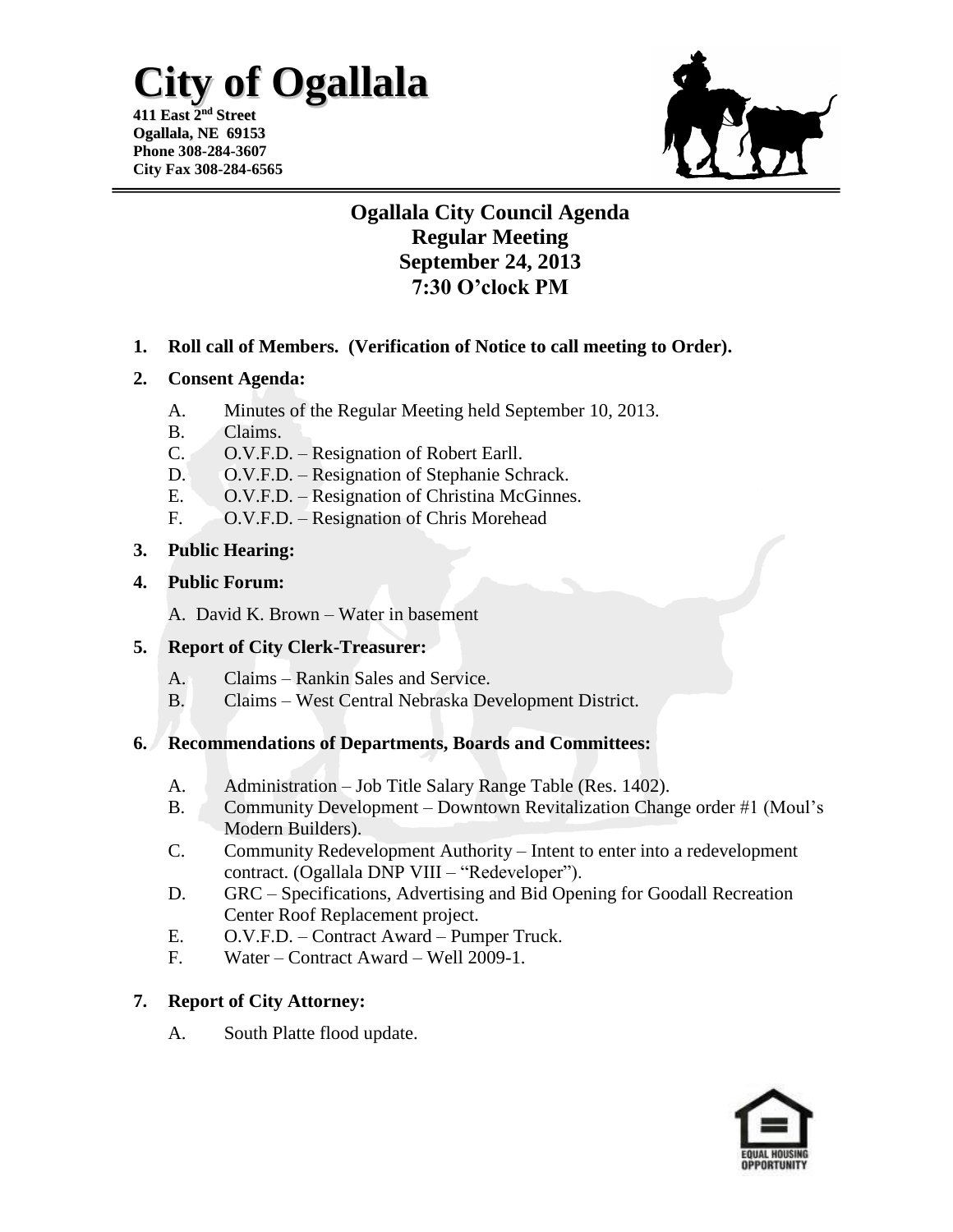# **City of Ogallala**

**411 East 2 nd Street Ogallala, NE 69153 Phone 308-284-3607 City Fax 308-284-6565**



#### **8. Report of City Manager:**

- A. South Platte flood update.
- B. Appointment to Board Community Redevelopment Authority (1). 1) Doug Davis – Five Year Term (10-1-13 – 9-30-18).

### **9. Report of City Council members:**

- A. Board of Health Pete Peterson.
- B. Chamber of Commerce Kevin Block.
- C. Keep Keith County Beautiful Buck Bassett.
- D. Keith County Area Development Karl Elmshaeuser.
- E. Kenfield Petrified Wood Gallery Rodger Rankin.
- F. Library Board Kevin Block.
- G. Ogallala Community Hospital Advisory Board Karl Elmshaeuser.
- **10. Closed session:**
- **11. Adjourn.**